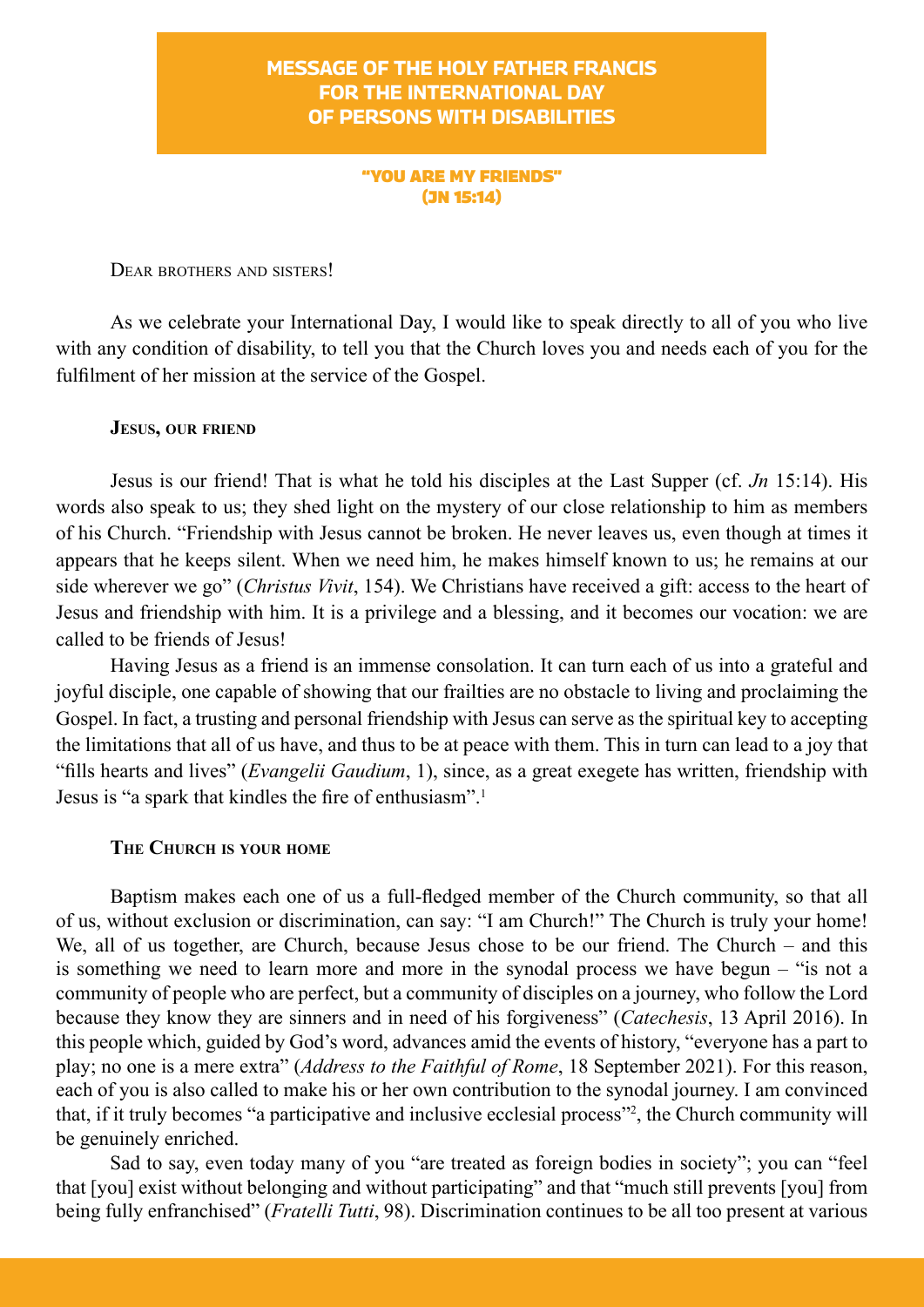levels of society; it feeds on prejudice, ignorance and a culture that finds it hard to appreciate the inestimable value of each person. In particular, the continuing tendency to regard disabilities – which are the result of the interaction between social barriers and each person's limitations – as if they were a kind of disease, contributes to keeping your lives separate and stigmatizing you.

As far as the Church's life is concerned, "the worst form of discrimination… is the lack of spiritual care" (*Evangelii Gaudium*, 200). Sometimes, as certain of you have unfortunately experienced, this has taken the form of denying access to the sacraments. The Church's magisterium is very clear in this area, and recently the Directory for Catechesis stated explicitly that "no one can deny the sacraments to persons with disabilities" (No. 272). When we experience such discrimination, it is precisely our friendship with Jesus, that all of us have received as an undeserved gift, which redeems us and enables us to perceive differences as a treasure. For Jesus does not call us servants, women and men of lesser dignity, but friends: confidants worthy of knowing all that he has received from the Father (cf. *Jn* 15:15).

## **In times of hardship**

Jesus' friendship protects us in moments of difficulty. I am well aware that the Covid-19 pandemic, from which we are struggling to emerge, continues to have grave repercussions on many of your lives. I think, for example, of your being forced to stay at home for long periods of time; the difficulty experienced by many students with disabilities in accessing aids to distance learning; the lengthy interruption of social care services in a good number of countries; and many other hardships that you have had to face. Above all, I think of those of you who live in residential facilities and the pain of forced separation from your loved ones. In those places, the virus hit hard and, despite the dedication of caretakers, it has taken all too many lives. Know that the Pope and the Church are especially close to you, with love and affection!

The Church stands beside those of you who are still struggling with the Coronavirus. As always, she insists that everyone be provided with treatment, and that disabilities not prevent access to the best care available. In this regard, some Episcopal Conferences, such as that of England and Wales<sup>3</sup>, and the United States,<sup>4</sup> have already intervened to demand respect for the right of everyone, without discrimination, to medical care.

#### **The Gospel is for everyone**

Our vocation arises from our friendship with the Lord. He has chosen us to bear much fruit, fruit that will remain (cf. *Jn* 15:16). As the true vine, he wants every branch, in union with him, to bear fruit. Yes, Jesus wants us to attain "the happiness for which we were created. He wants us to be saints and not to settle for a bland and mediocre existence" (*Gaudete et Exsultate*, 1).

The Gospel is also for you! Its message is addressed to everyone; it is a word of consolation and, at the same time, a summons to conversion. The Second Vatican Council, in speaking of the universal call to holiness, teaches that "all the faithful of Christ of whatever rank or status, are called to the fullness of the Christian life and to the perfection of charity… In order that the faithful may reach this perfection, they must use their strength accordingly as they have received it, as a gift from Christ… They must devote themselves with all their being to the glory of God and the service of their neighbor" (*Lumen Gentium*, 40).

The Gospels show that whenever persons with disabilities met Jesus, their lives changed profoundly, and they became his witnesses. Such was the case, for example, of the man blind from birth who, after being healed by Jesus, boldly declared to everyone that Jesus was a prophet (cf. *Jn*  9:17). Many others joyfully proclaimed what the Lord had done for them.